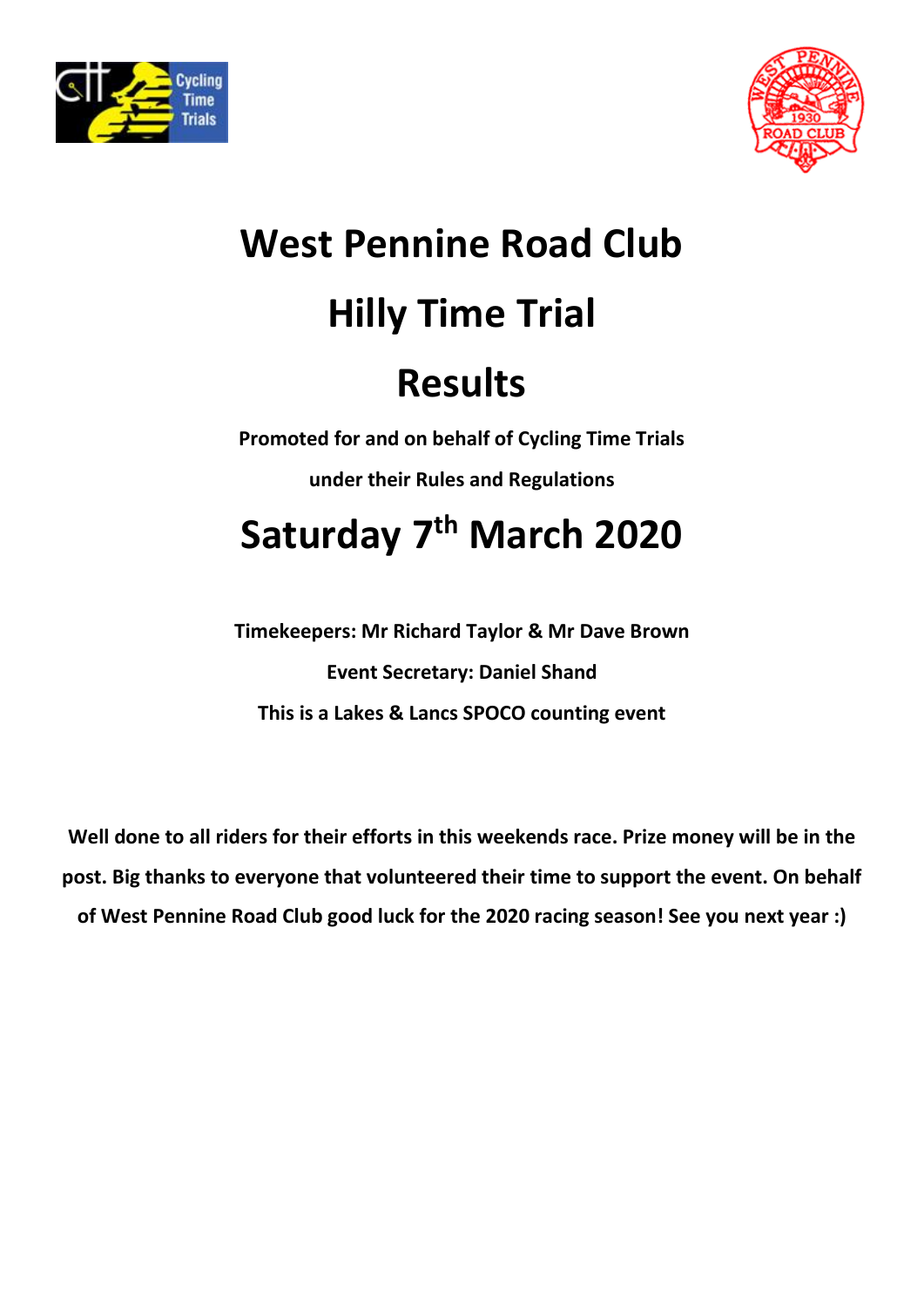| <b>MEN'S AWARDS</b> |     | <b>FIRST NAME</b> | <b>LAST NAME</b> | <b>CLUB/TEAM</b>                  | <b>TIME</b> |
|---------------------|-----|-------------------|------------------|-----------------------------------|-------------|
| 1 <sup>st</sup>     | £30 | Richard           | Bideau           | Pendle Forest CC                  | 34:20       |
| 2 <sub>nd</sub>     | £25 | Craig             | Battersby        | <b>Team Chronomaster</b>          | 34:32       |
| 3 <sup>rd</sup>     | £20 | Carl              | Potter           | Lancashire RC                     | 35:25       |
| 4 <sup>th</sup>     | £15 | Thomas            | Clough           | Springfield Financial Racing Team | 35:39       |
| 5 <sup>th</sup>     | £10 | Glen              | Turnbull         | MTS Cycle Sport                   | 36:23       |
| $1st$ V40           | £10 | Ronnie            | Coleman          | <b>Team Chronomaster</b>          | 38:16       |
| $1st$ V45           | £10 | Gavin             | Wright           | <b>Bury Clarion CC</b>            | 37:42       |
| $1st$ V50           | £10 | Paul David        | Fleming          | Preston Whs                       | 37:30       |
| $1st$ V55           | £10 | John              | Wade             | North Lancashire Road Club        | 39:28       |
| $1st$ V60           | £10 | John              | Huggon           | <b>Ribble Valley C&amp;RC</b>     | 38:53       |
| $1st$ V65           | £10 | Derek             | Schofield        | Rossendale RC                     | 41:01       |
| $1^{st}$ V70+       | £10 | David             | Hargreaves       | North Lancashire Road Club        | 41:16       |

| <b>WOMEN'S AWARDS</b> |     | <b>FIRST NAME</b> | <b>LAST NAME</b>             | <b>CLUB/TEAM</b>             | <b>TIME</b> |
|-----------------------|-----|-------------------|------------------------------|------------------------------|-------------|
| 1 <sup>st</sup>       | £30 | Charlotte         | <b>Boothman</b>              | <b>Team Lusso</b>            | 38:10       |
| 2 <sub>nd</sub>       | £25 | Anna              | East Lancashire RC<br>Weaver |                              | 41:40       |
| 3 <sup>rd</sup>       | £20 | Emma              | Houterman                    | North Lancashire Road Club   | 45:05       |
| 4 <sup>th</sup>       | £15 | Karen             | <b>Bailey</b>                | East Lancashire RC           | 45:45       |
| 5 <sup>th</sup>       | £10 | Claire            | Rushton                      | Kent Valley RC               | 46:21       |
| $1st$ V40             | £10 | Gill              | Arnett                       | <b>Hopey Bicycle Repairs</b> | 48:45       |
| $1st$ V45             | £10 | Margaret          | Mcnelis                      | North Wirral Velo            | 01:04:19    |

|                               | Richard | <b>Bideau</b> | Pendle Forest CC   | 34:20    |
|-------------------------------|---------|---------------|--------------------|----------|
| Fastest team of 3<br>£10 Each | Paul    | Braithwaite   | Pendle Forest CC   | 38:48    |
|                               | Martin  | Ralph         | Pendle Forest CC   | 39:45    |
|                               |         |               | <b>TOTAL TIME:</b> | 01:52:53 |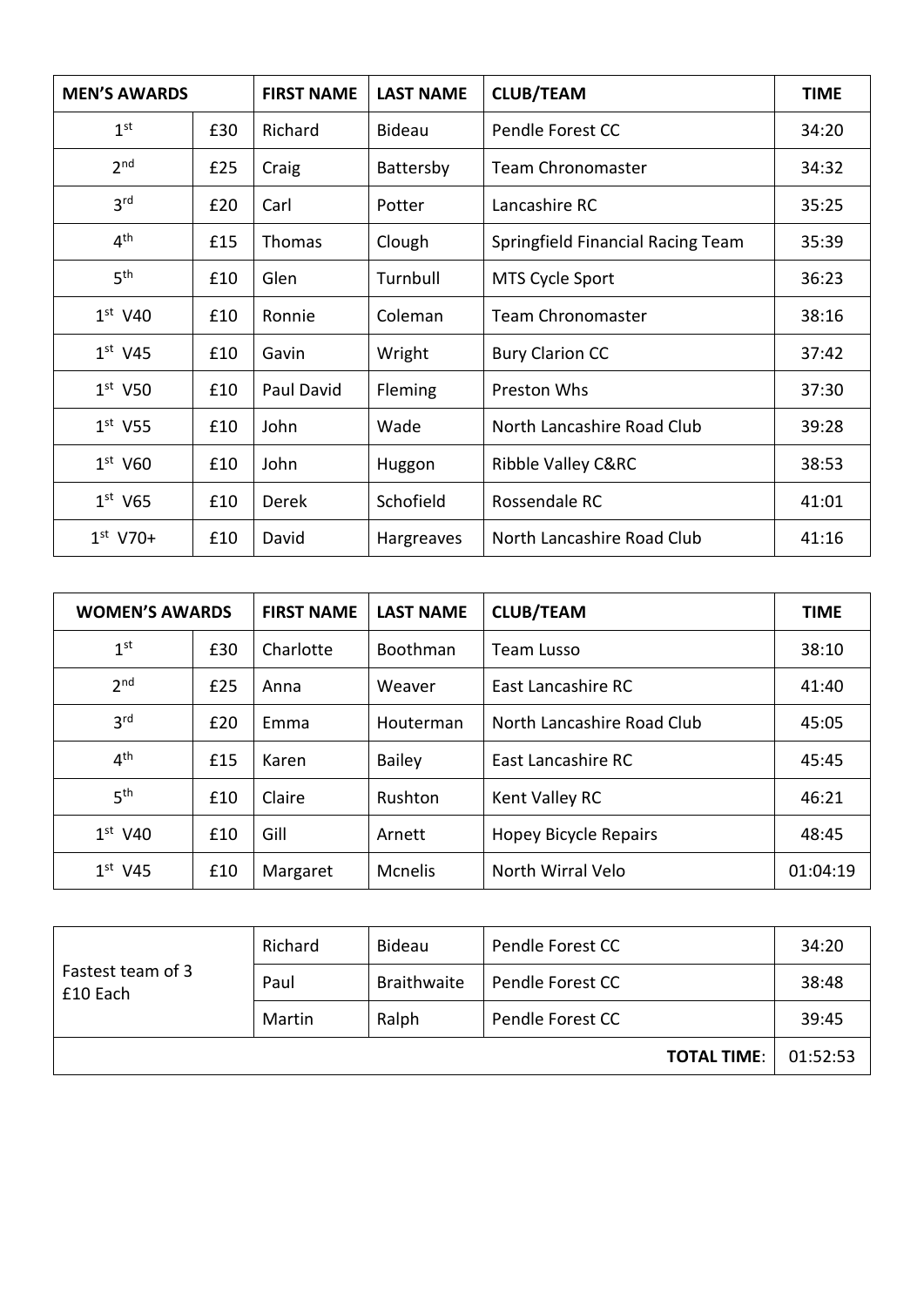| <b>Position</b> | <b>First Name</b> | <b>Last Name</b>   | Club/Team                                   | Category | <b>Time</b> |
|-----------------|-------------------|--------------------|---------------------------------------------|----------|-------------|
| $\mathbf{1}$    | Richard           | <b>Bideau</b>      | Pendle Forest CC                            | M - V45  | 34:20       |
| $\overline{2}$  | Craig             | Battersby          | <b>Team Chronomaster</b>                    | M - V45  | 34:32       |
| 3               | Carl              | Potter             | Lancashire RC                               | M - V45  | 35:25       |
| 4               | Thomas            | Clough             | Springfield Financial Racing Team           | M - SEN  | 35:39       |
| 5               | Glen              | Turnbull           | MTS Cycle Sport                             | M - V45  | 36:23       |
| 6               | Patrick           | Hickey             | Rossendale RC                               | M - SEN  | 36:57       |
| $\overline{7}$  | Paul David        | Fleming            | Preston Whs                                 | M - V50  | 37:30       |
| 8               | Gavin             | Wright             | <b>Bury Clarion CC</b>                      | M - V45  | 37:42       |
| 9               | Matthew           | Jackson            | East Lancashire RC                          | M - SEN  | 37:43       |
| 10              | Patrick           | Casey              | Team Lifting Gear Products/Cycles In Motion | M - JUN  | 37:53       |
| 11              | Martyn            | <b>Stewart</b>     | <b>East Lancashire RC</b>                   | M - SEN  | 37:55       |
| 12              | Charlotte         | Boothman           | <b>Team Lusso</b>                           | F-SEN    | 38:10       |
| 13              | Ronnie            | Coleman            | <b>Team Chronomaster</b>                    | M - V40  | 38:16       |
| 14              | Kevin             | <b>Blades</b>      | <b>Bury Clarion CC</b>                      | M - V45  | 38:21       |
| 15              | Robert            | Hulme              | <b>West Pennine Road Club</b>               | M - SEN  | 38:24       |
| 16              | Roy               | Nield              | Lancashire RC                               | M - V50  | 38:42       |
| 17              | Paul              | <b>Braithwaite</b> | Pendle Forest CC                            | M - V40  | 38:48       |
| 18              | Ewan              | Farrow             | <b>Ilkley CC</b>                            | M - SEN  | 38:50       |
| 19              | Fraser            | Snape              | North Lancashire Road Club                  | M - V50  | 38:51       |
| 20              | John              | Huggon             | Ribble Valley C&RC                          | M - V60  | 38:53       |
| 21              | Mark              | Berry              | Rossendale RC                               | M - V40  | 39:01       |
| 22              | Tim               | Lawson             | Secret-training CC                          | M - V50  | 39:15       |
| 23              | Paul              | Taylor             | North Lancashire Road Club                  | M - V50  | 39:21       |
| 24              | John              | Wade               | North Lancashire Road Club                  | M - V55  | 39:28       |
| 25              | David             | <b>Stammers</b>    | Team ASL-Bolton                             | M - SEN  | 39:35       |
| 26              | Martin            | Ralph              | Pendle Forest CC                            | M - V45  | 39:45       |
| 27              | Andy              | Gorton             | East Lancashire RC                          | M - V45  | 39:50       |
| 28              | Richard           | Dewhurst           | <b>Limitless Triathlon Coaching</b>         | M - SEN  | 40:11       |
| 29              | Daniel            | Styler             | Croston Velo                                | M - SEN  | 40:22       |
| 30              | Jon               | Longworth          | <b>Bury Clarion CC</b>                      | M - V45  | 40:30       |
| 31              | Tony              | Bowler             | Rossendale RC                               | M - V50  | 40:40       |
| 32              | Martin            | Welsh              | Pendle Forest CC                            | M - V55  | 40:59       |
| 33              | Roy               | Flanagan           | Rossendale RC                               | M - V60  | 40:59       |
| 34              | Derek             | Schofield          | Rossendale RC                               | M - V65  | 41:01       |
| 35              | David             | Hargreaves         | North Lancashire Road Club                  | M - V70+ | 41:16       |
| 36              | Anna              | Weaver             | East Lancashire RC                          | F-SEN    | 41:40       |